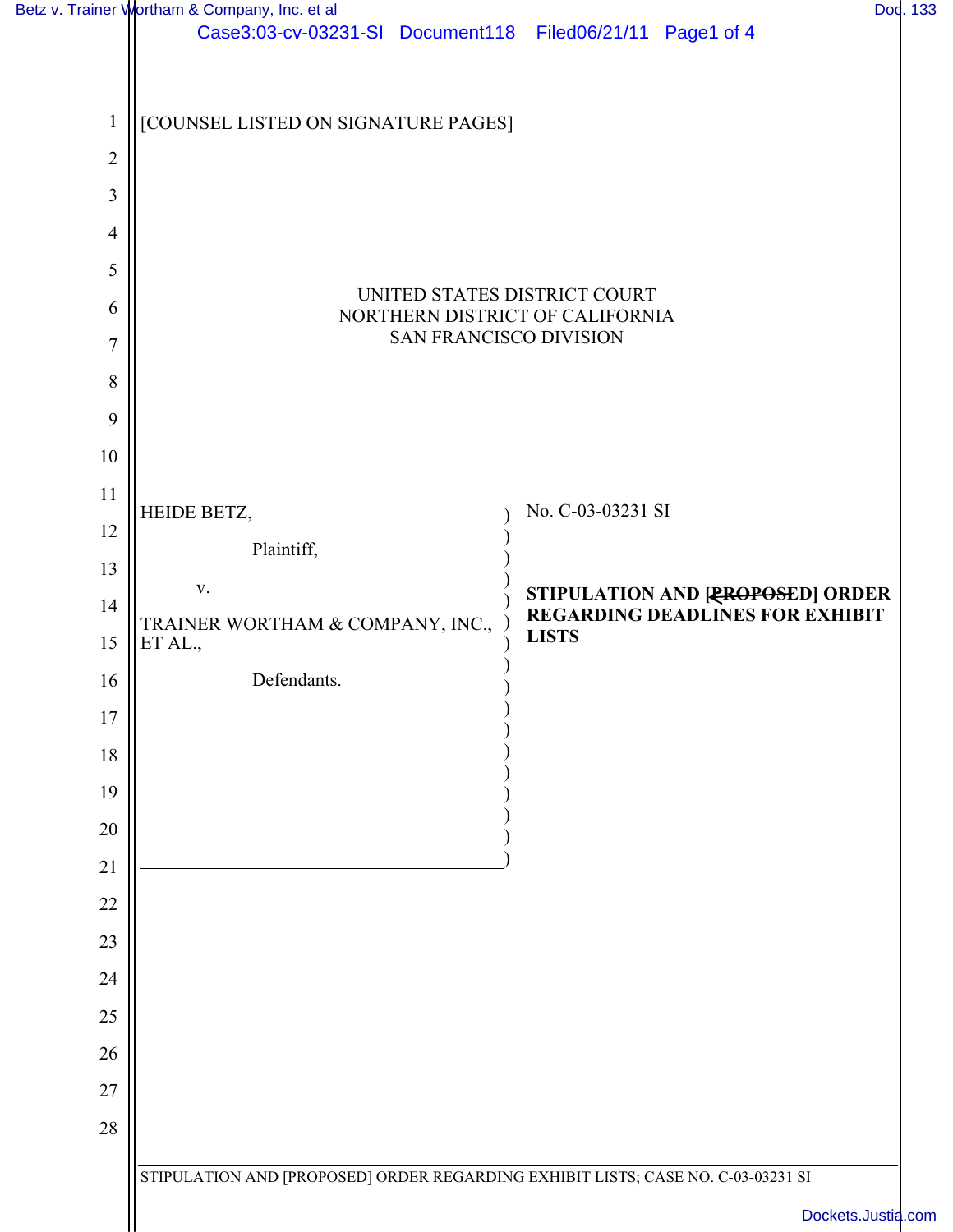## Case3:03-cv-03231-SI Document118 Filed06/21/11 Page2 of 4

 $\mathbf{\mathsf{H}}$ 

| 1              | WHEREAS, the trial of this action is currently scheduled for July 18, 2011;                          |
|----------------|------------------------------------------------------------------------------------------------------|
| $\overline{2}$ | WHEREAS, the final pretrial conference is currently scheduled for July 5, 2011;                      |
| 3              | WHEREAS, Paragraphs 1 and 5 of this Court's Pretrial Instructions require the parties to             |
| $\overline{4}$ | exchange exhibit lists, to meet and confer regarding the exhibits, and within fourteen days of the   |
| 5              | final pretrial conference, to file their exhibit lists and objections with the Court;                |
| 6              | WHEREAS, under the current schedule as set forth in this Court's Pretrial Instructions, the          |
| $\overline{7}$ | parties' exhibit lists are to be filed by June 21, 2011;                                             |
| $8\,$          | WHEREAS, the parties have exchanged their exhibit lists and have began their meet and                |
| 9              | confer process with respect to the exhibits but have not completed the meet and confer process or    |
| 10             | finalized the exhibit lists;                                                                         |
| 11             | WHEREAS, the parties agree to extend the time to file their exhibit lists with the Court so          |
| 12             | that the parties can continue to finalize the exhibit lists and to meet and confer to resolve their  |
| 13             | stipulations and objections to the parties' respective exhibit lists;                                |
| 14             | WHEREAS, the parties reserve all rights, including the right to challenge any exhibit, and           |
| 15             | agree to extend the deadline for filing their exhibit lists and any objections thereto.              |
| 16             | IT IS HEREBY STIPULATED, by and between the parties, through their counsel of record,                |
| 17             | that:                                                                                                |
| 18             | 1.<br>The date for filing exhibit lists and the parties' objections thereto shall be extended        |
| 19             | from June 21, 2011 to the Friday prior to the trial date.                                            |
| 20             |                                                                                                      |
| 21             | DATED: June 21, 2011<br>Respectfully submitted,                                                      |
| 22             | <b>SIDLEY AUSTIN LLP</b>                                                                             |
| 23             |                                                                                                      |
| 24             | <u>/s/ Sara B. Brody</u><br>SARA B. BRODY (SBN 130222)                                               |
| 25             | CECILIA Y. CHAN (SBN 240971)<br>ELIZABETH R. TOBEN (SBN 266844)<br>555 California Street, Suite 2000 |
| 26             | San Francisco, CA 94104-1715<br>Telephone: (415) 772-1200                                            |
| 27             | Facsimile: (415) 772-7400<br>sbrody@sidley.com                                                       |
| 28             | cecilia.chan@sidley.com<br>etoben@sidley.com                                                         |
|                | STIPULATION AND [PROPOSED] ORDER REGARDING EXHIBIT LISTS; CASE NO. C-03-03231 SI                     |
|                |                                                                                                      |
|                |                                                                                                      |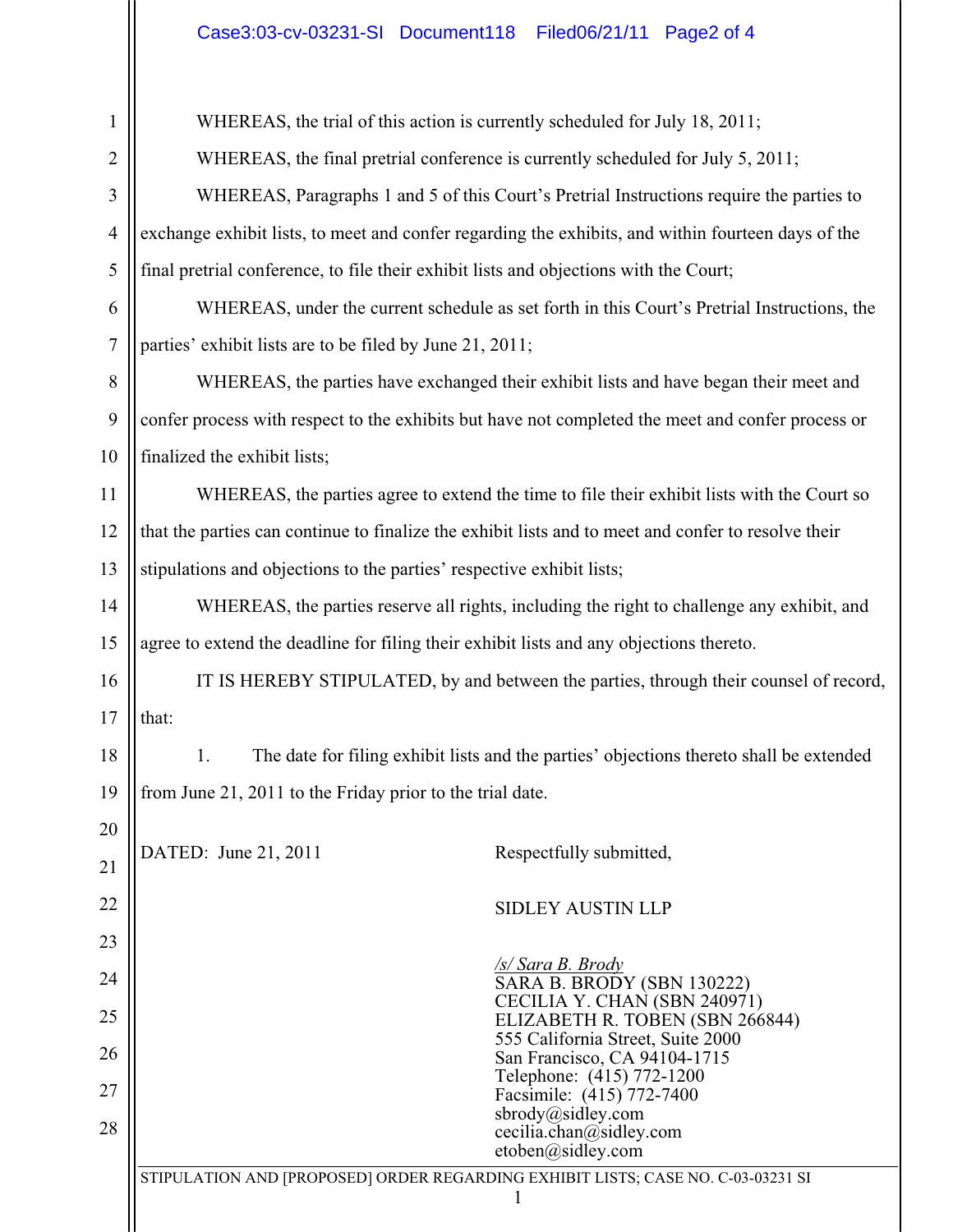|                | Case3:03-cv-03231-SI Document118 Filed06/21/11 Page3 of 4                                          |
|----------------|----------------------------------------------------------------------------------------------------|
|                |                                                                                                    |
| 1              | <b>Attorneys for Defendants</b>                                                                    |
| $\overline{2}$ | FIRST REPUBLIC BANK, TRAINER<br>WORTHAM & COMPANY, INC., DAVID P.                                  |
| 3              | COMO, AND ROBERT VILE                                                                              |
| 4<br>5         | LAW OFFICES OF THEODORE F.                                                                         |
| 6              | <b>SCHWARTZ</b>                                                                                    |
| 7              | <u>/s/ Theodore F. Schwartz</u><br>THEODORE F. SCHWARTZ (SBN 58946)                                |
| 8              | 230 S. Bemiston, Suite 770<br>St. Louis, MO 63105                                                  |
| 9              | $(314)$ 863-4654; (314) 862-4357 - fax<br>theodore@schwartz-schwartz.com                           |
| 10             | Joseph M. Alioto (SBN 42680)<br><b>ALIOTO LAW FIRM</b>                                             |
| 11             | 225 Bush Street, Suite 1615<br>San Francisco, CA 94104                                             |
| 12             | $(415)$ 434-8900; $(415)$ 434-9200 - fax<br>josephalioto@mac.com                                   |
| 13             |                                                                                                    |
| 14             | <b>Attorneys for Plaintiff</b><br><b>HEIDE BETZ</b>                                                |
| 15             |                                                                                                    |
| 16             |                                                                                                    |
| 17<br>18       | PURSUANT TO STIPULATION, IT IS SO ORDERED.                                                         |
| 19             | 6/23<br>Dated:<br>, 2011                                                                           |
| 20             | HONORABLE SUSAN ILLSTON<br>United States District Court Judge                                      |
| 21             |                                                                                                    |
| 22             |                                                                                                    |
| 23             |                                                                                                    |
| 24             |                                                                                                    |
| 25             |                                                                                                    |
| 26             |                                                                                                    |
| 27             |                                                                                                    |
| 28             |                                                                                                    |
|                | STIPULATION AND [PROPOSED] ORDER REGARDING EXHIBIT LISTS; CASE NO. C-03-03231 SI<br>$\overline{2}$ |